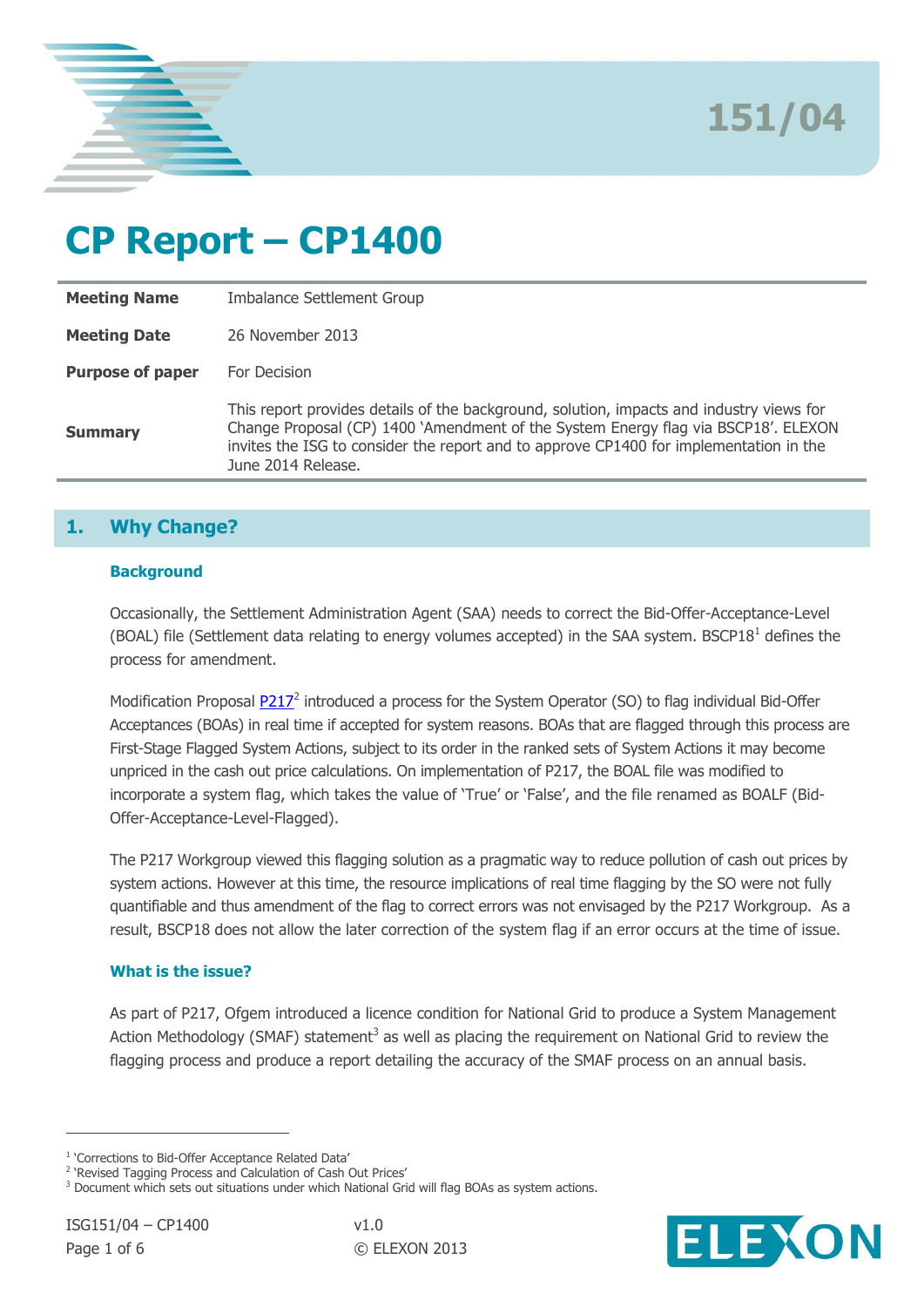

The report for the period 1 May 2011 to 30 April 2012 found that the potential flagging error is around onepercent of all BOAs issued<sup>4</sup> and that there is no material impact on system buy and sell prices. This finding is consistent with previous reports, which also found no material impact on system prices following flagging errors. However, the report for the period 1 May 2012 to 30 April 2013 identified a flagging error, which caused a significant impact on cash out prices. Whilst this flagging error was identified shortly after it occurred, no process currently exists to address incorrect flagging.

A process to correct a SO-flag error is also needed in light of Ofgem's [Electricity Balancing Significant Code](https://www.ofgem.gov.uk/electricity/wholesale-market/market-efficiency-review-and-reform/electricity-balancing-significant-code-review)  [Review \(EBSCR\)](https://www.ofgem.gov.uk/electricity/wholesale-market/market-efficiency-review-and-reform/electricity-balancing-significant-code-review) under which the cash out price may be set by the marginal MWh.

National Grid raised CP1400 'Amendment of the System Energy flag via BSCP18' on 6 September 2013 to progress a solution.

# **2. Solution**

The CP proposes to amend BSCP18 (and the associated Settlement systems) to allow National Grid to submit an amended BOALF file that has the SO-flag field corrected from 'True' to 'False' (and vice versa). Attachment A contains the full proposed redlined changes to BSCP18.

## **What are the proposed benefits of the change?**

The Proposer believes that CP1400 will improve process efficiency by allowing it to amend incorrect system flags, which have a material impact on system prices. It will also ensure that cash out prices more accurately reflect energy prices and are not polluted by system costs.

## **Related Changes**

## Amendments to the SMAF statement

The SMAF statement would need to be revised to enable National Grid to amend incorrect SO-flags applied to BOAs and specify under what conditions this would be carried out. Such changes to the SMAF statement will include a consultation with industry parties. Following this, National Grid will produce a report for Ofgem summarising industry views on the proposed change. Ofgem will then ultimately have to approve any change to the SMAF statement.

## CP1392

[CP1392](http://www.elexon.co.uk/change-proposal/cp1392/)<sup>5</sup> relates to CP1400. CP1392 amends the automated interface from National Grid to the Balancing Mechanism Reporting Agent (BMRA)/SAA to allow automated corrections of BOA data in the BMRA and SAA databases (once agreed with the Lead Party in accordance with BSCP18). The ability to change the SO-flag

<sup>5</sup> 'BSCP18 Bid-Offer Acceptance Related Data Corrections to the SAA system via Electronic File Transfer method (BMRA-I002) instead of manual Email method (SAA-I033).'

 $\overline{a}$ 



<sup>&</sup>lt;sup>4</sup> Page 19 - <https://www.ofgem.gov.uk/ofgem-publications/40803/p217a-preliminary-analysis.pdf>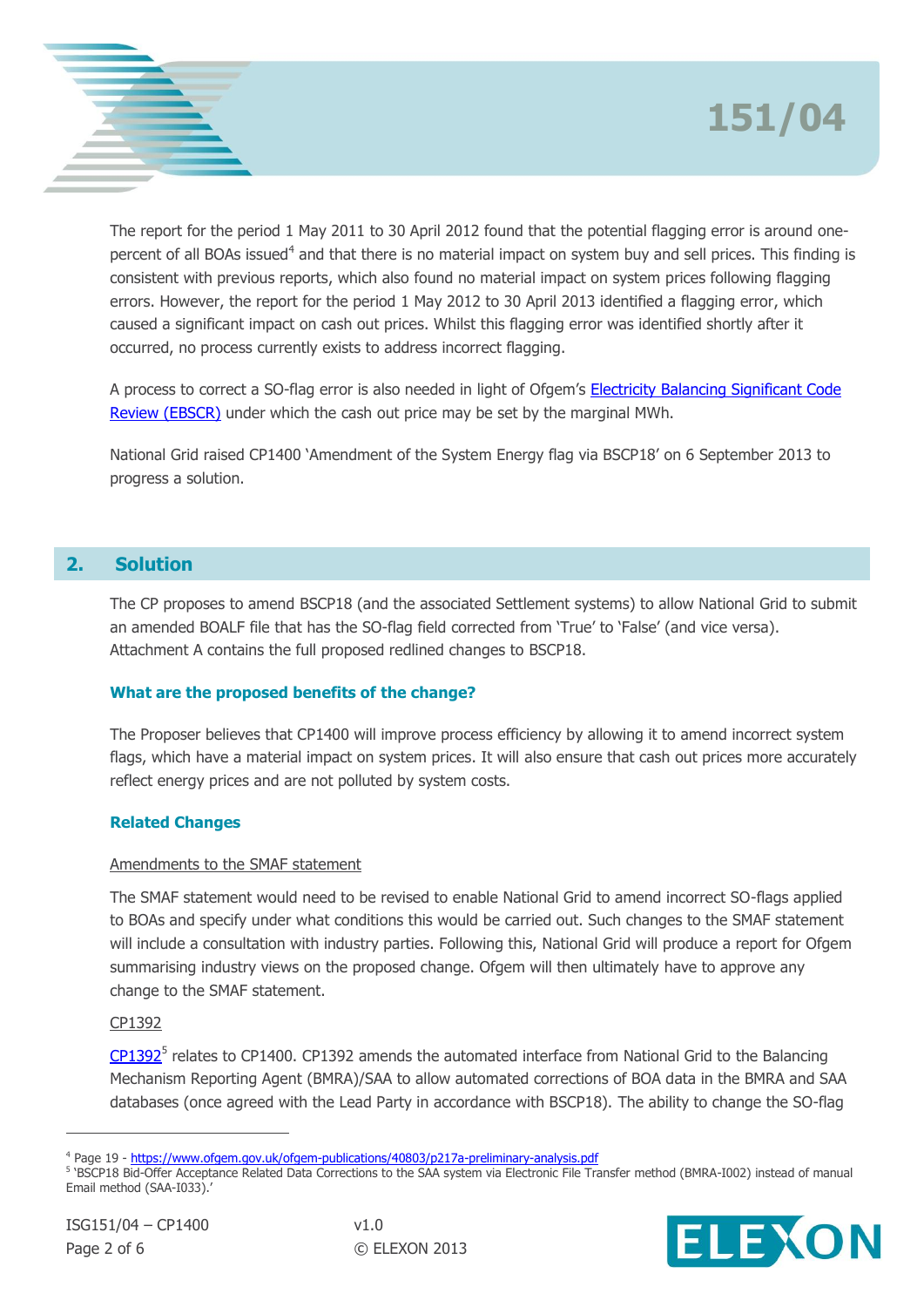



through an automated process as proposed under this new CP will be captured by the automated amendment process that CP1392 will deliver once implemented on 26 February 2015 as part of the February 2015 BSC Release. However, in the interim, the SO will amend SO-flags manually.

# **3. Impacts and Costs**

## **Central impacts and costs**

The impacted documents and systems are set out below:

| <b>Potential Impacts</b> |                                                                                        |  |  |  |  |
|--------------------------|----------------------------------------------------------------------------------------|--|--|--|--|
| <b>Document Impacts</b>  | <b>System Impacts</b>                                                                  |  |  |  |  |
| BSCP18                   | Balancing Mechanism Reporting Service (BMRS), Settlement<br>Administration Agent (SAA) |  |  |  |  |

The estimated ELEXON effort and Demand Led system change costs to implement CP1400 are set out in the table below:

| <b>ELEXON Costs</b>               |                                                                                                                                                 |                              |  |  |  |  |  |
|-----------------------------------|-------------------------------------------------------------------------------------------------------------------------------------------------|------------------------------|--|--|--|--|--|
| <b>ELEXON effort</b>              | <b>Demand Led System Changes</b>                                                                                                                | <b>Total</b>                 |  |  |  |  |  |
| 25 man days equating to<br>£6,000 | Approximately £29,500 if completed<br>as a standalone release (N.B. the<br>cost may be less if implemented<br>alongside other similar changes). | <b>Approximately £35,500</b> |  |  |  |  |  |

The system change costs include updates to the BSC Systems which are required to allow the flow-through of the BOA file change and recalculation of system prices based on updated data. The SAA systems will have to handle amendments to the SO-Flag as part of the received BOALF file and incorporate changes in the final cash out calculations. Additionally, the updated BOA data will need to be published via BMRS as it is received from the SO.

#### **Participant impacts and costs**

The Proposer of CP1400 was the only respondent to the CP Impact Assessment that indicated an impact. They advised that this will involve business process changes, as they will be the ones submitting data with amended flags in the event that incorrectly flagged BOAs are identified.

The other five respondents indicated no impact, and therefore identified no associated costs.

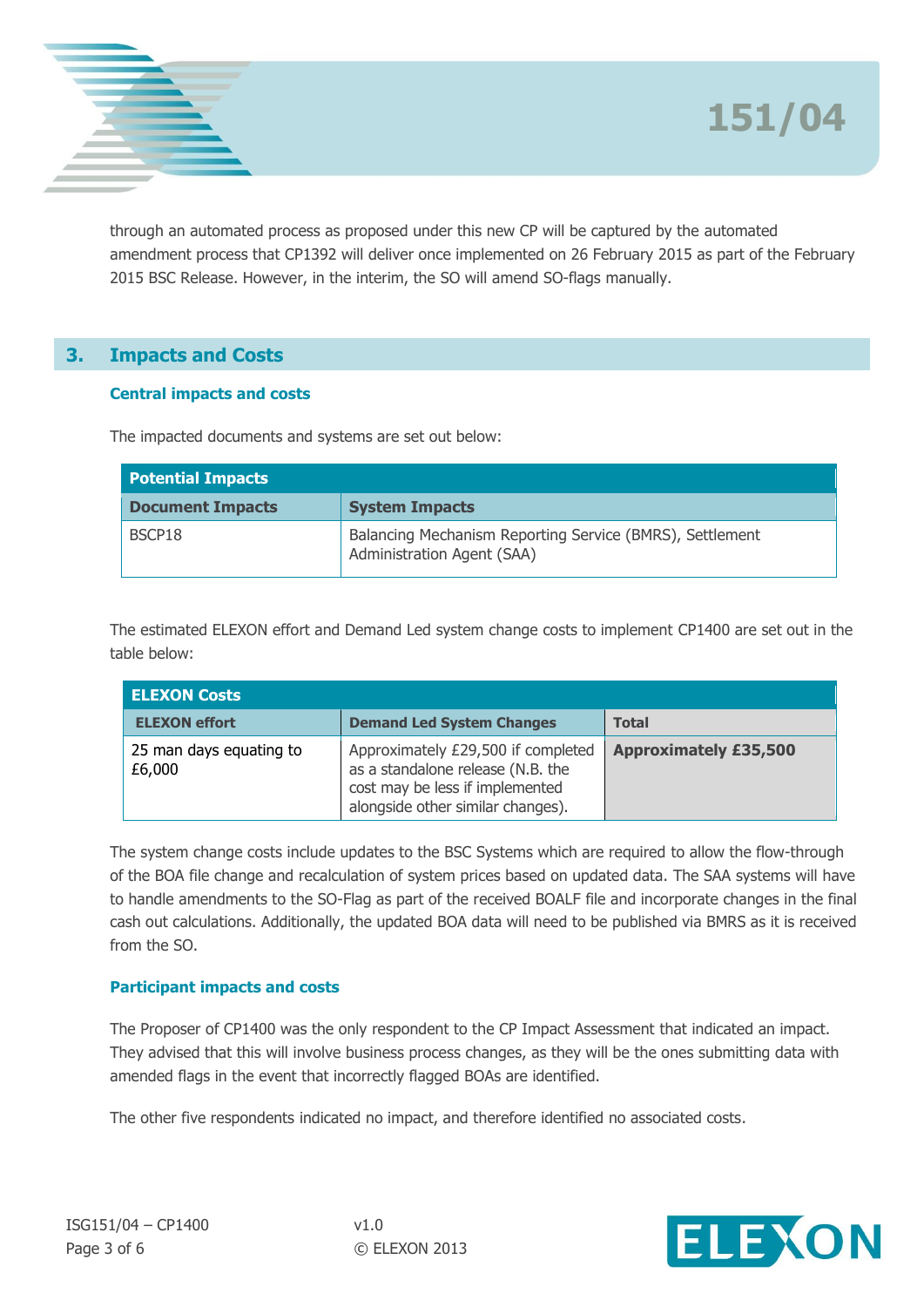

# **4. Implementation Approach**

CP1400 is targeted for implementation on 26 June 2014 as part of the June 2014 BSC Release.

## **5. ISG Initial Views**

ELEXON presented the New CP Progression paper for CP1400 to the ISG at its September 2013 meeting [\(ISG149/09\)](http://www.elexon.co.uk/wp-content/uploads/2012/11/ISG149_09_New_CP_Progression.pdf).

An ISG Member asked whether the BSC allows for SO-flag changes. ELEXON confirmed that there is currently no process to allow for such changes.

An ISG Member commented that BSC Parties should be made aware that changing flags will potentially have an impact on prices, which will affect BSC Parties. An ISG Member confirmed that there is a two-stage process in relation to this change. Stage one (if CP1400 is approved) would introduce the mechanics of the process of how to change a flag. But, under stage two, the actual implementation by National Grid of amended flag submissions will not be introduced until it has updated the SMAF (which currently precludes the amendment of flags). The process to amend this document is set out in National Grid's Transmission Licence. This will include a formal National Grid consultation to seek industry views on the merits of the change (including materiality and impact on parties) and a report to Ofgem, which will ultimately approve or reject a change to the SMAF document. National Grid will issue the SMAF consultation later this year and so there will be no impact on prices until the process (if approved) is introduced under the SMAF consultation, under which parties will have an opportunity to input into.

## **6. Industry Views**

ELEXON issued CP1400 for CP Impact Assessment via CPC00732. We received six responses, of which three agreed with the CP and three were neutral.

The following table shows the breakdown of responses. You can find the full collated participant responses to CP1400 in Attachment B and on the [CP1400](http://www.elexon.co.uk/change-proposal/cp1400/) page of the BSC Website.

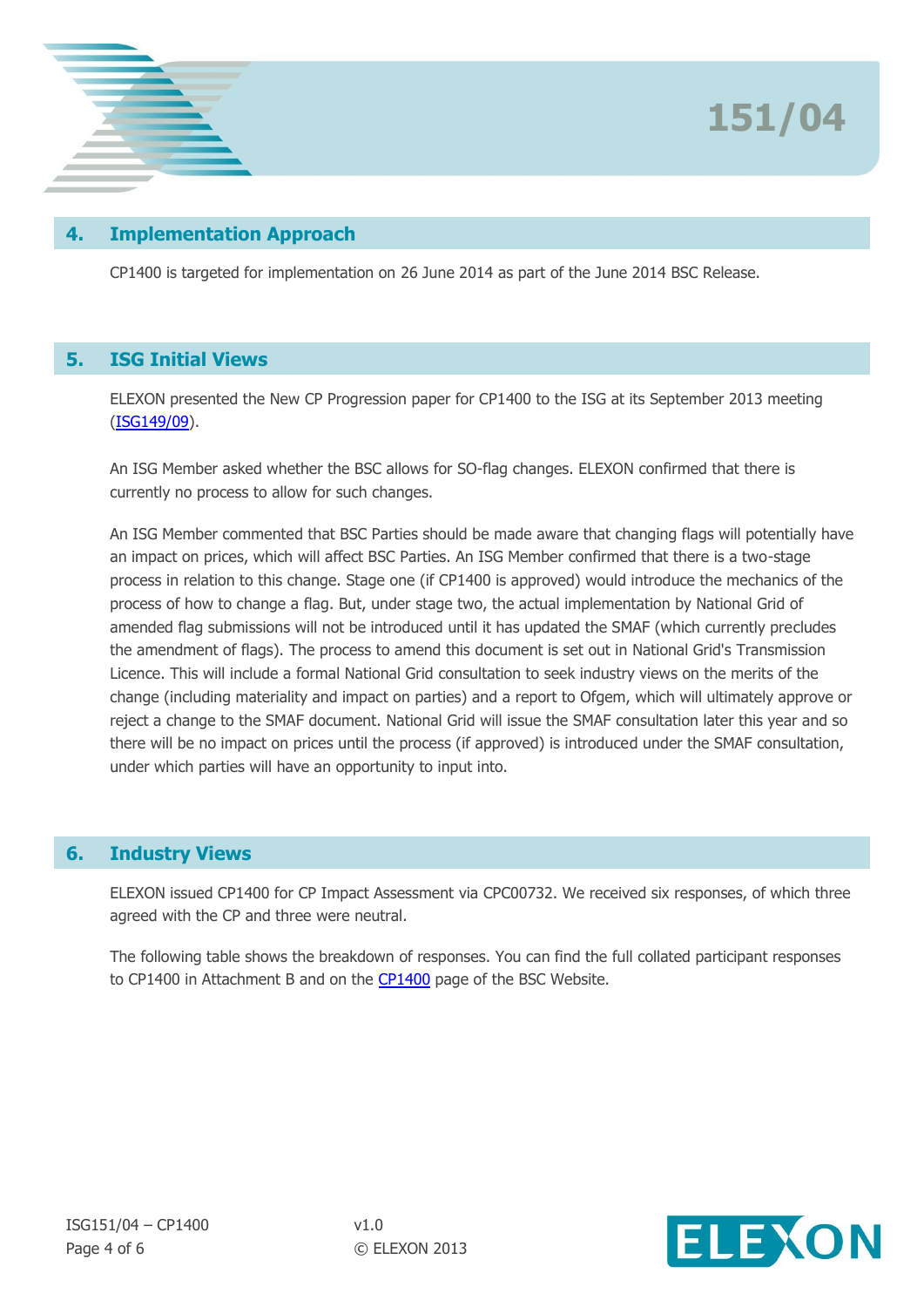

| <b>Summary of responses for CP1400</b> |                                                                                                                 |                |           |  |  |  |
|----------------------------------------|-----------------------------------------------------------------------------------------------------------------|----------------|-----------|--|--|--|
| <b>Organisation</b>                    | <b>Capacity in which organisation operates (Supplier,</b><br>Licenced Distribution System Operator (LDSO) etc.) | Agree?         | Impacted? |  |  |  |
| <b>British Gas</b>                     | Supplier                                                                                                        | <b>Yes</b>     | No.       |  |  |  |
| <b>EDF Energy</b>                      | Supplier, Non Half Hourly (NHH) Data Collector (DC),<br>NHH Data Aggregator (DA)                                | <b>Yes</b>     | No.       |  |  |  |
| National Grid                          | <b>Transmission Company</b>                                                                                     | Yes            | Yes       |  |  |  |
| npower                                 | Supplier and Supplier Agents (Half Hourly (HH) and<br>NHH)                                                      | <b>Neutral</b> | No.       |  |  |  |
| ScottishPower                          | Generator, Supplier, LDSO, NHHDA, NHHDC                                                                         | Neutral        | No.       |  |  |  |
| TMA Data Management Ltd                | NHHDC, NHHDA, HHDC and HHDA                                                                                     | <b>Neutral</b> | No.       |  |  |  |

There is an impact on one respondent to the consultation (National Grid), as described in Section 3. The respondent commented that the initial flagging methodology was set with no provision for retrospective changes to the system flagging for Balancing Mechanism (BM) actions, which was due to the uncertainties in the number and frequency of flag action changes required and the resource implications. However, the respondent believes that experience in the operation of the flagging methodology and potential future industry changes (e.g. more marginal Price Average Reference Volume (PAR)) supports the introduction of a process whereby flags assigned (or not assigned) in error can be corrected post event.

No other respondents are impacted by or made any further comments on CP1400.

## **Comments on the Proposed Redlining**

No comments were received on the proposed redlined text for CP1400.